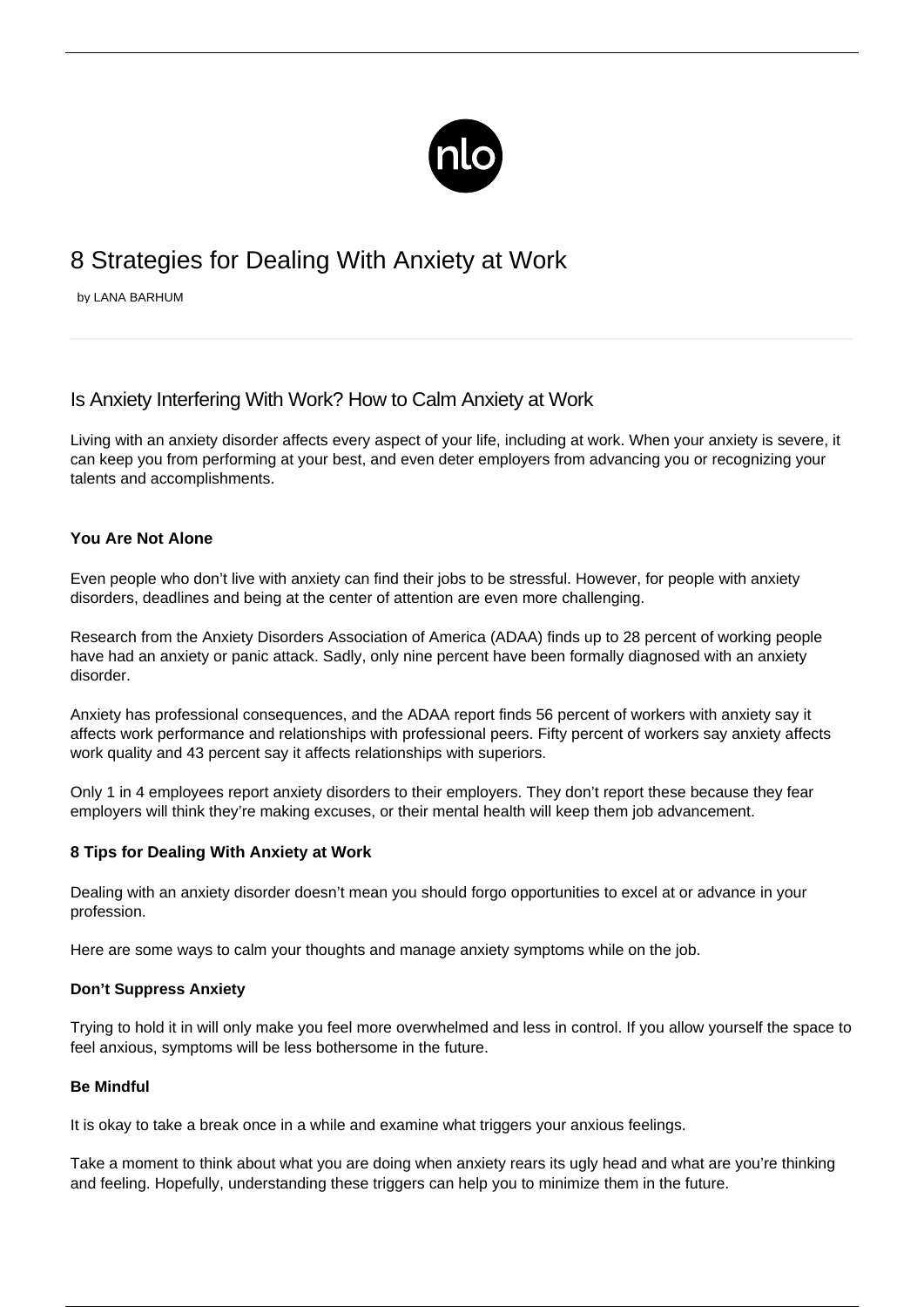# **Confront Anxious Feelings**

Challenging your anxiety is okay.

For example, if you are nervous about speaking in front of a group, get involved in a presentation, or you are anxious about talking to coworkers, try striking up a conversation.

When you push yourself to take the lead, you can persevere despite the anxiety and improve your confidence.

#### **Take Care of Yourself**

Attend to your feelings and practice an anxiety-friendly lifestyle that includes a healthy diet, good sleep habits, and stress management techniques.

#### **Focus on the Future**

Try to focus on the positive and set goals for the future rather than worrying about past failures where your anxiety got in the way.

#### **Avoid Caffeine**

Caffeine is an anxiety trigger for many people. Try to avoid it before and during work hours. Drinking water instead can help you to feel more focused, centered and healthy.

#### **Just Breathe**

If you are starting to feel anxious, check your breathing. Try breathing through your nose and out of your mouth while imagining your mind is free and clear of worry and will continue to be.

You may also consider going outside for a few minutes, like going for a walk or just stepping out to get some fresh air.

#### **Meditate**

You don't have to be an expert at meditation to take about five minutes in your day to send a message to your brain that it is time to relax and refocus.

# **Seek Treatment**

Many people who suffer from anxiety do not seek out diagnosis and treatment because they don't realize anxiety is a real disorder, or that it can be treated. But research from the Center for Workplace Mental Health reports 80 percent of people who get treatment for mental health issues report improved job satisfaction and increased productivity.

Several treatments have proved useful for treating anxiety. Examples include:

- Talk therapy involves talking with a therapist about issues contributing to anxiety, including triggers, and findings ways to cope.
- Cognitive behavior theory (CBT) helps you to examine thoughts and feelings contributing to anxious feelings. It also teaches you to control behaviors and reactions in situations that trigger anxiety.
- Medication is helpful for lessening [anxiety symptoms](/anxiety-physical-symptoms/) and is often prescribed in addition to other therapies. Anxiety medications are usually prescribed on a short-term or as needed basis because they can be habitforming.

# **Mental Health Accommodations at Work: Know Your Rights**